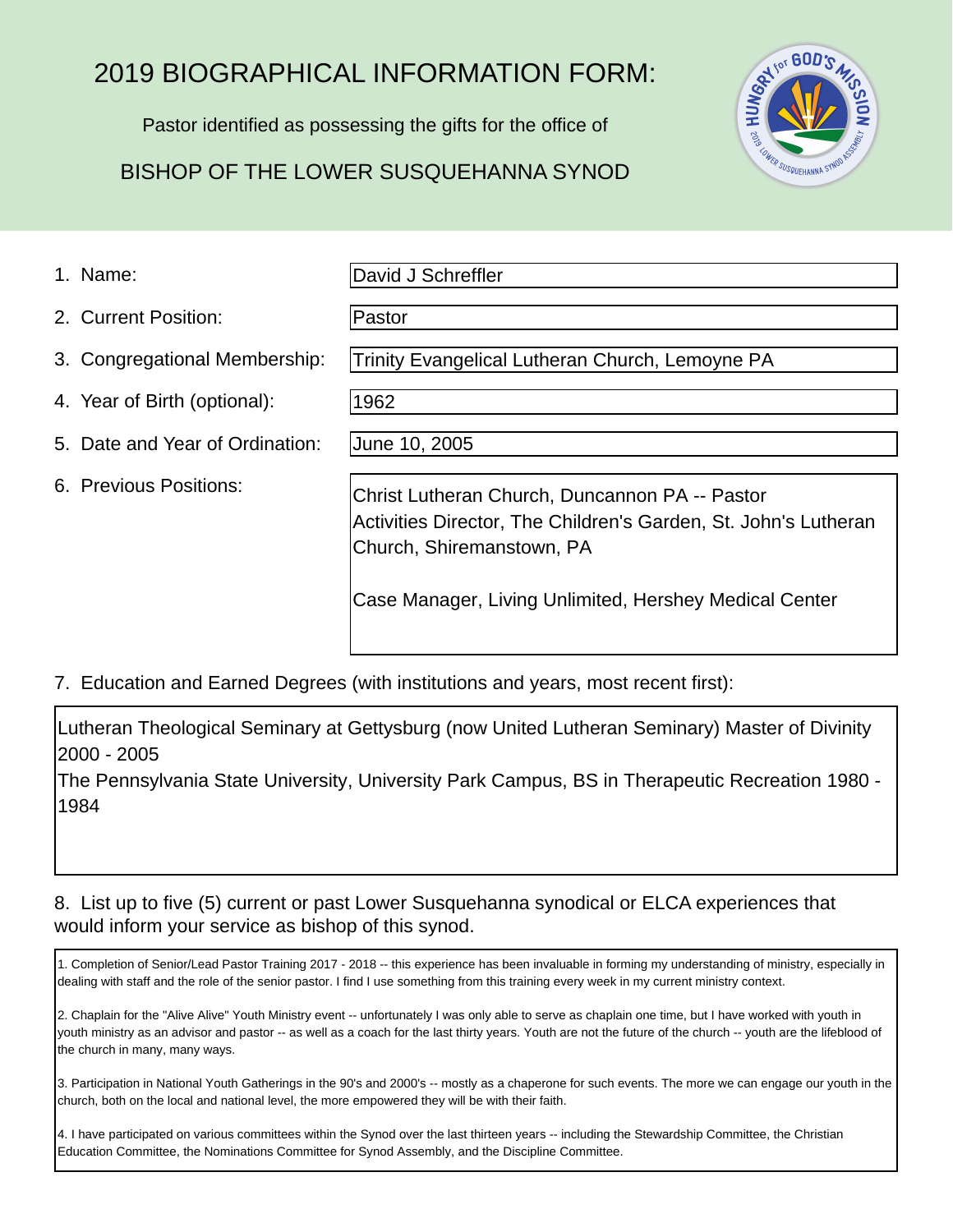#### 9. List up to five (5) current or past community-related experiences that would inform your service as bishop of the Lower Susquehanna Synod.

Ecumenical cooperation and participation in the community. Our small ministerium has struggled to be as active as it should be - working cooperatively with one another, and with the community. One event I have been looking to continue is a community worship service in the summer held in the local park. There is no better way to live in community with one another than to worship together as the people of God.

1. Coordinate the Ministerium in Lemoyne, searching for ways to work together as churches in this small than the company in Libelies attributes at the maximum in Libelies attributes. The company of the ministerium in Libel 2. I have been a soccer coach for my daughter's soccer teams for 7 years -- and helped to coach baseball with my sons in years past. I believe working with youth in a variety ways is important for understanding their interests, concerns and values. Sports are an instrumental developmental tool for our children in learning important lessons in life, including cooperation, team work, confidence, and winning/losing with grace. Coaching is one of the ways I continue to maintain my connection with youth of all ages in the church and in the community.

3. I moderated a Martin Luther King Jr. event at First Christian Church in Lemoyne. It has been evident to many in our community that MLK events were usually held in Harrisburg -- with a few held on the West Shore. As moderator I asked, organized and managed the questions and answers of a panel of speakers -- most who have many different experiences on both sides of the Susquehanna River. The event was titled "One River--Two Worlds". I believe strongly in having the difficult conversations in our community and our churches as we seek ways to be the church in a racially diverse yet un-equal community and world.

4. I have worked diligently with other pastors and lay leaders to develop the West Shore Cooperative Ministry group. This group is a collaboration of 6 Lutheran churches along the Susquehanna River area who are seeking to be intentional about cooperation, collaboration and communication -- and to foster relationships that may not develop without such collaboration.

5. I have developed relationships with two local Senior Living centers and preach and preside at services once or twice a month. I find these services to be enriching and a powerful connection to the Gospel for those who cannot attend church in their home congregations.

# 10. The document "A Bishop's Gifts for God's Mission" describes the leadership profile of a bishop

I initially looked upon the document "A Bishop's Gifts for God's Mission" with some suspicion and doubt. I felt a "job description" would be limiting in several ways. First I worried it could limit the Holy Spirit in the decision and discernment process for selecting a Bishop. Secondly, I believed it could discourage "qualified" candidates from considering their gifts as matching those identified by the document. However, as I have lived with and prayed upon this document, I see how the ideas of equipping, encouraging and engaging are instrumental to most levels of leadership. As such, over the last five years of my ministry, I have been intentional in preaching and teaching the faith practices of the Lutheran Church: prayer, study, worship, giving, inviting, encouraging and serving. I am more intentional with listening: not only to the Holy Spirit in my own life and ministry, but in listening to those to whom I minister and work alongside as a parish pastor. As a society, I belive we spend too much time worrying about what others think about us -- and have little room for what the Holy Spirit might be saying to us. I have been more intentional in developing my own leadership skills through participation in the Lead Pastor Training offered through ULS. At the heart of my ministry has always been the idea of encouraging and fostering cooperation between congregations and committees. The same is true in sowing seeds for new ministry and new opportunities to be servants in the community and in the church. As the congregations I have served have identified needs in the community, I have endeavored to encourage them to share their God-given gifts and abundance with others -- especially those who hunger and thirst physically and spiritually. Of course, I have encountered my own struggles as a pastor that have reminded me of my own weaknesses. I am the first to admit that I am a sinful person in need of God's love, forgiveness and grace. I have endeavored to enrich my own faith and ministry through engaging with collaborative groups -- and private discussions with a spiritual mentor. And, if called to serve this Synod as Bishop, I would endeavor to see my role primarily as servant of the Lower Susquehanna Synod, and not as a stepping stone to other ventures in my future.